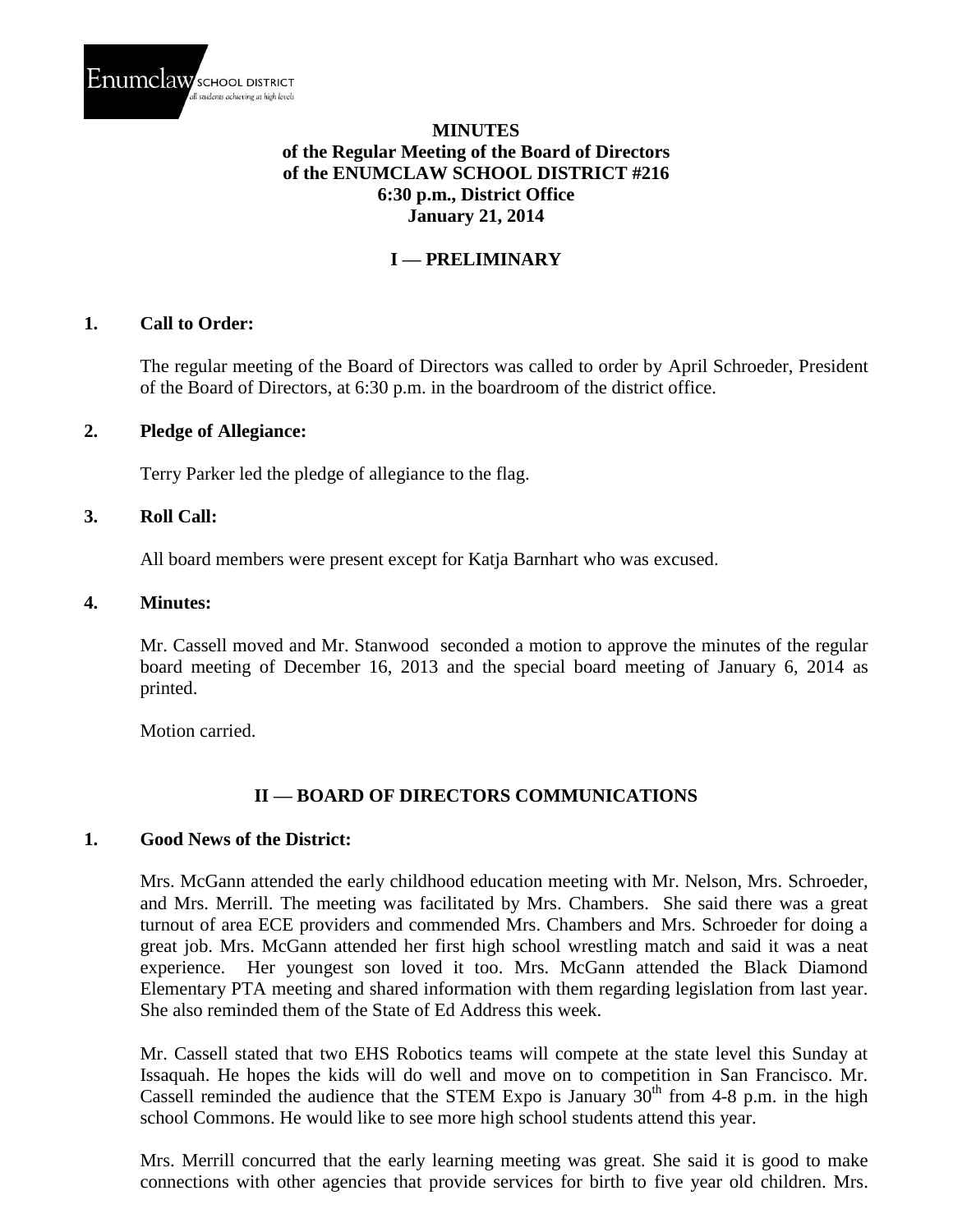Merrill commented that it is incredibly busy in the district with foundation activities, the STEM luncheon and Expo, State of Ed Address, and the levy committee. Many people are involved doing important work.

Reilly Desmul said students are very busy at the high school preparing for finals week and the end of the semester. There is a lot of talk about the Seahawks! Students are excited for Tolo. National Honor Society will be meeting and making cards for teachers for teacher appreciation.

## **2. Superintendent Report:**

Mr. Nelson said the semester end is definitely here. He thanked the Government students for choosing our meeting to attend. There are a lot of events happening. We have been strategic in planning these dates. The State of Ed Event is this Thursday. Many students are involved which means more people will attend. Kindergartners will perform, the band will play, and there will be Robotics and Typing Agent demonstrations as well as Project Lead the Way. High school Leadership has been involved with planning and decorations. The "stars" will walk the red carpet. Mr. Nelson's co-host is Ryan Seacrest who is flying in from American Idol. Three district "stars" will be presented. Mr. Parker will share about one of those. The board will do a great job of serving soup. A lot of food has been gathered for the food banks through middle school food drives. Center pieces will be "star" food items.

The STEM Expo and luncheon are on January  $30<sup>th</sup>$ . The luncheon, brainchild of Mr. Parker, began as a joint luncheon with Rotary. The venue was changed from the high school library to the field house this year because it has grown so much. The City very graciously donated the use of the venue. There are currently 150 reservations with more expected. WASA, OSPI, and WSSDA will have representatives at the luncheon as well as executive directors from organizations. The keynote speaker is Jeffrey Charbonneau , National Teacher of the Year, who is from Washington. The luncheon will have many community members, business leaders, and Rotarians attending. Mr. Nelson included an open invitation in the *Connection*. The luncheon starts at 11:30 am. After the luncheon, exhibitors will set up at the Commons. This is the second annual STEM Expo which was originally the vision of Cathy Matthews. It is a great story and would make a good magazine article in a board journal if someone wanted to write how a community member can take a vision and make it happen. It is a powerful story. We expect another large group in the Commons and gym from  $4 - 8:00$  p.m. This year, guests will be counted. Mr. Cassell said the sponsors are always interested in numbers of people who attend.

The Legislative Conference is this weekend. Mrs. McGann, Mrs. Merrill and Mr. Nelson will be attending. Mrs. McGann scheduled meetings with all of our legislators. Mr. Nelson will be filling two roles as WASA President and conference attendee. This year, a framed picture of all of the kindergartners in the district will be presented to the legislators and we will share how the district funded full-day kindergarten.

The Robotics Team is going to state as well as the Cheer Team.

February  $10<sup>th</sup>$  is the next early childhood meeting. Facilitators are trying to keep the meetings to an hour to keep people motivated. Mrs. Schroeder shared that she and Mrs. Arbury were both accepted into the P-3 Executive Leadership Program at University of Washington. Mrs. Schroeder will also participate in the WSSDA Leadership program. Mr. Nelson added that the UW program is a brand new program and will pay huge dividends to our district. Mr. Nelson said he appreciates the leadership of our board in the areas about which they are passionate.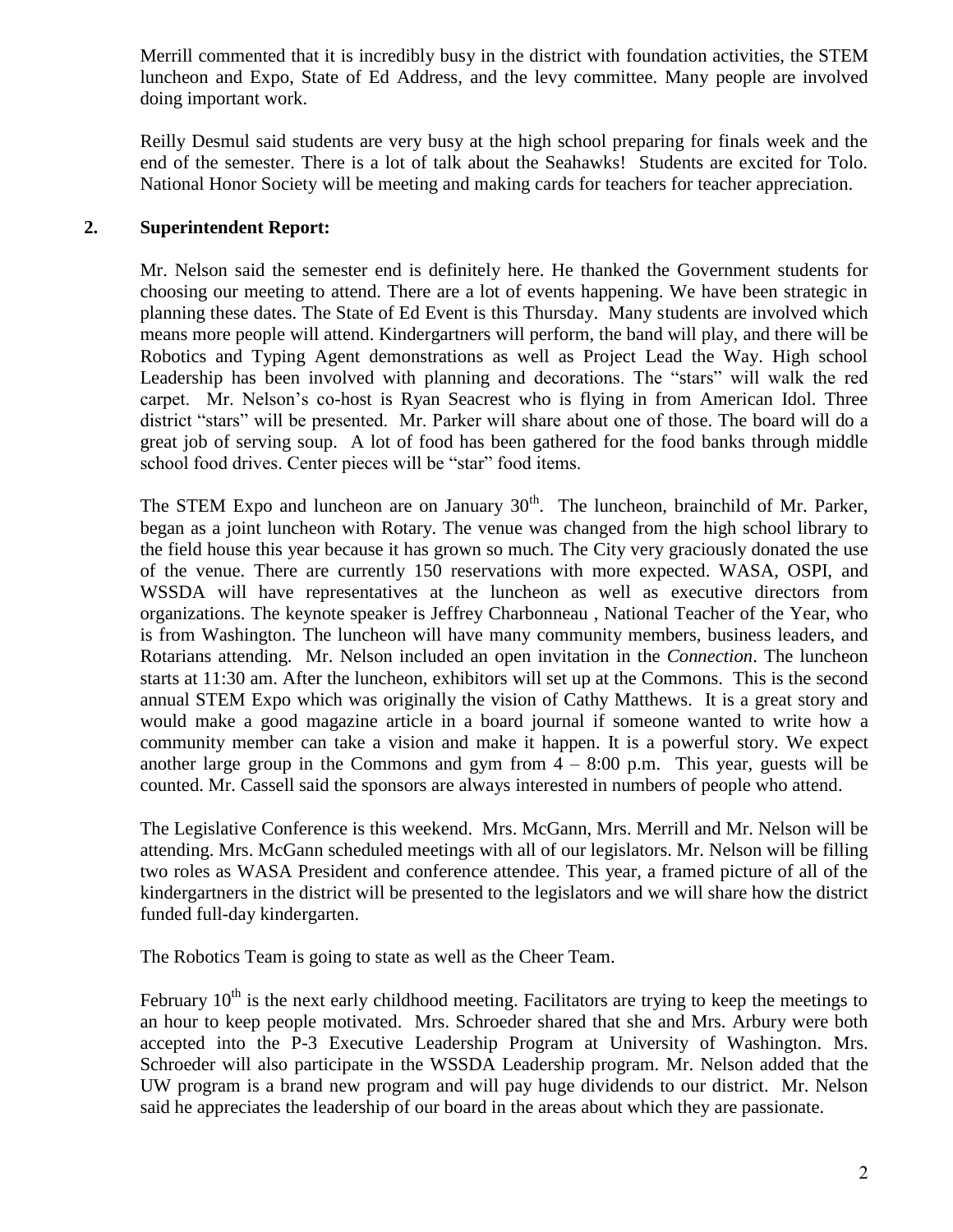The Levy election will have occurred before the next business meeting. Ballots are due on election day, February 11<sup>th</sup>. We will be mailing an information card on Friday to all residents which we hope will arrive simultaneously with the ballots. There is good momentum and great things are going on. We are looking forward to positive results on February  $11<sup>th</sup>$ .

#### **3. School Board Recognition:**

Mr. Nelson stated that January is School Board Recognition month. He shared Governor Inslee's proclamation with the board. There were savory and sweet treats for each board member. Mr. Nelson thanked the board for all they do. He said it is very interesting navigating the different systems and leading the district. Things like the 1080 hours of seat time for secondary students will be an interesting one to follow as we think of local versus state control. Mr. Nelson said he appreciates the board's volunteerism and the team they are becoming. As they explore leadership roles and their own passions, the team comes together around critical issues. He added they are a superintendent's dream to work with and are committed to doing great things. Mr. Nelson distributed certificates of appreciation to the board. Mrs. Schroeder thanked him for the kind words and for the treats.

Mrs. Schroeder asked if anyone present wished to address the board as a whole to please step forward and state their name and complete an information card for the board secretary. She explained we want to properly record and recognize those who present during the meeting. Mrs. Schroeder reminded the audience there is a three-minute time limit.

#### **III — HEARING OF PERSONS DESIRING TO ADDRESS THE BOARD AS A WHOLE**

Susan Kaufman-Una introduced herself as the parent of two students in the Enumclaw School District. She thanked the board for all the work they do and appreciates that they watch out for the district. She shared good news about the high school Jazz Band's recent recognition and then made a request. Mrs. Kaufman-Una asked the board to assist in having a second year of Advanced Placement Calculus offered at the high school. She believes this would be consistent with the board's emphasis on math and STEM. She said she has support of students and staff at the high school and thinks it would better prepare students for college. Mrs. Kaufman-Una added that this is an opportunity for academic excellent and hopes the board will discuss this.

### **IV — ADMINISTRATION/BUSINESS**

#### **1. Payroll and Vouchers:**

Mr. Madden presented the list of top ten expenditures in the district as follows: Tintri, Hewlett Packard, Muckleshoot Indian Tribe, Puget Sound Energy, Ivoxy, Perkins-Coie, City of Enumclaw, Food Service of America, Overlake Hospital, and Fairfax Hospital.

Mr. Madden shared a list of the local businesses with which the district did \$21,036 of business in the month of December. The district is pleased to support local businesses and purchase their products.

Mrs. Schroeder reminded the audience that the board receives their packets a week ahead to review and ask any questions regarding the vouchers.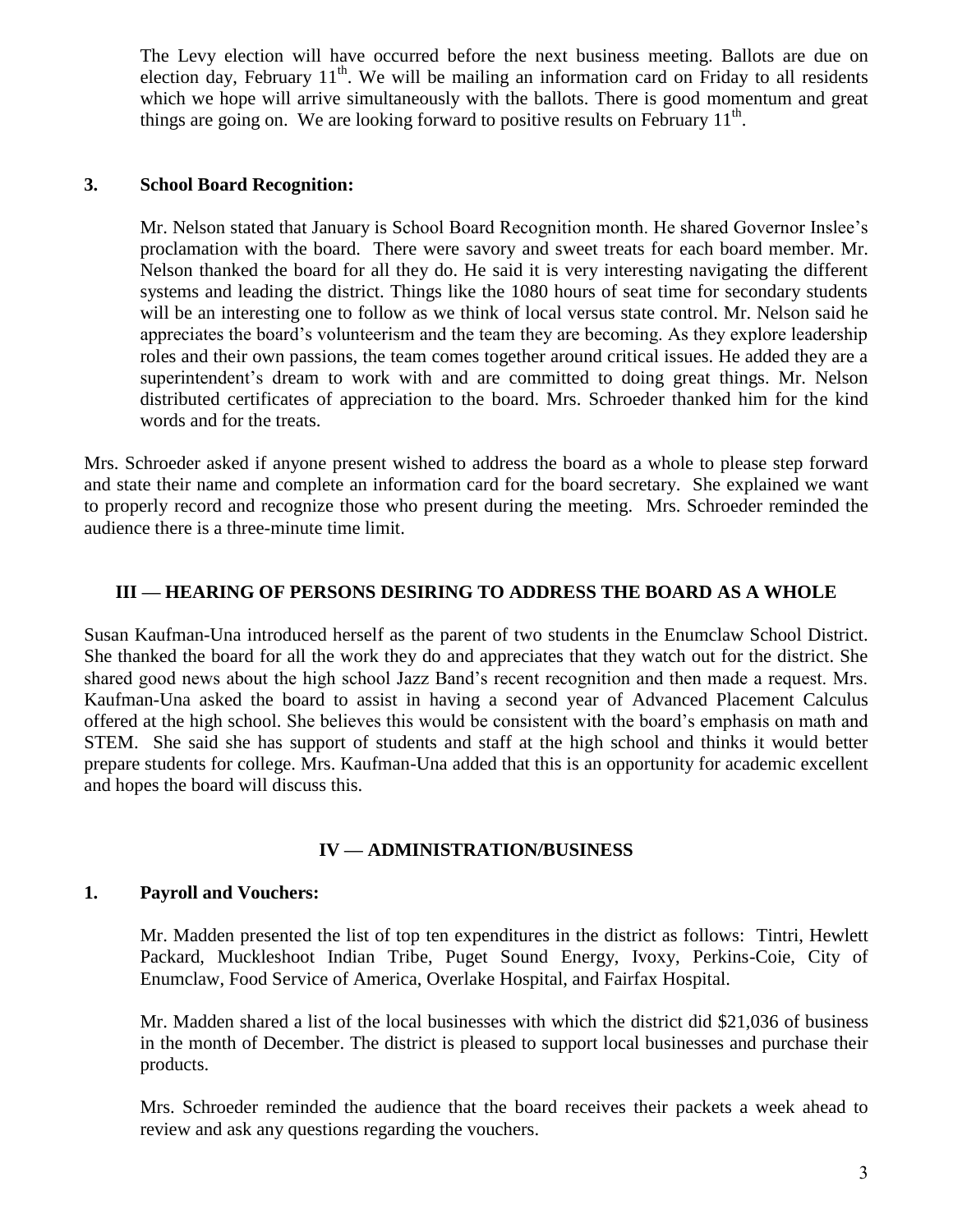After reviewing all vouchers, Mrs. Merrill moved and Mrs. McGann seconded to approve general fund vouchers in the amount of \$505,933.52; capital projects in the amount of \$242,105.07; associated student body fund in the amount of \$39,208.27; and ratification of the general fund payroll warrant for December in the amount of \$2,835,196.48.

Motion carried.

# **2**. **Consent Agenda:**

- **1. Donation 1. Donation of \$1,200.00 from Southwood PTA to Southwood to be used for National Geographic Subscription**
- **2. Out of state travel for the Cheer Team to attend the USA Cheer Nationals at Disneyland - March 28 & 29, 2014**
- **3. Donation of \$1,909.10 from TMMS PTSO to TMMS Teacher Grants (9)**
- **4. Personnel Report**

The consent agenda was presented by Mrs. Schroeder. Mrs. McGann moved and Mr. Stanwood seconded to approve the consent agenda.

- 1. Donation 1. Donation of \$1,200.00 from Southwood PTA to Southwood to be used for National Geographic Subscription
- 2. Out of state travel for the Cheer Team to attend the USA Cheer Nationals at Disneyland - March 28 & 29, 2014
- 3. Donation of \$1,909.10 from TMMS PTSO to TMMS Teacher Grants (9)
- 4. Personnel Report

# **Certificated:**

- A. Retirement:
	- 1. Marilyn Deahl, library media, TMMS/EMS, effective 6.16.2014
- B. Leave of Absence:
	- 1. Nicole Cline, teacher, Westwood, effective 2.24.2014 (remainder of the year)
- C. Long-term Hire:
	- 1. Elisabeth Harkness, teacher, Sunrise, effective 1.2.2014
- D. New Hire:
	- 1. Sonja Bookter, district nurse, district office, effective 2.3.2014
- E. Additional Hours:
	- 1. Bethany Ellis, .1 LAP teacher, Sunrise, effective 1.21.2014 (temporary)
	- 2. Shelly Henshaw, .1 LAP teacher, Sunrise, effective 12.17.2013 (temporary)

# **Classified:**

- A. Change of Assignment:
	- 1. Peter French, to maintenance/facilities coordinator from maintenance tech, district office, effective 12.5.2013
	- 2. Debbie Hanson, to kitchen manager/from kitchen assistant, TMMS, effective 1.2.2014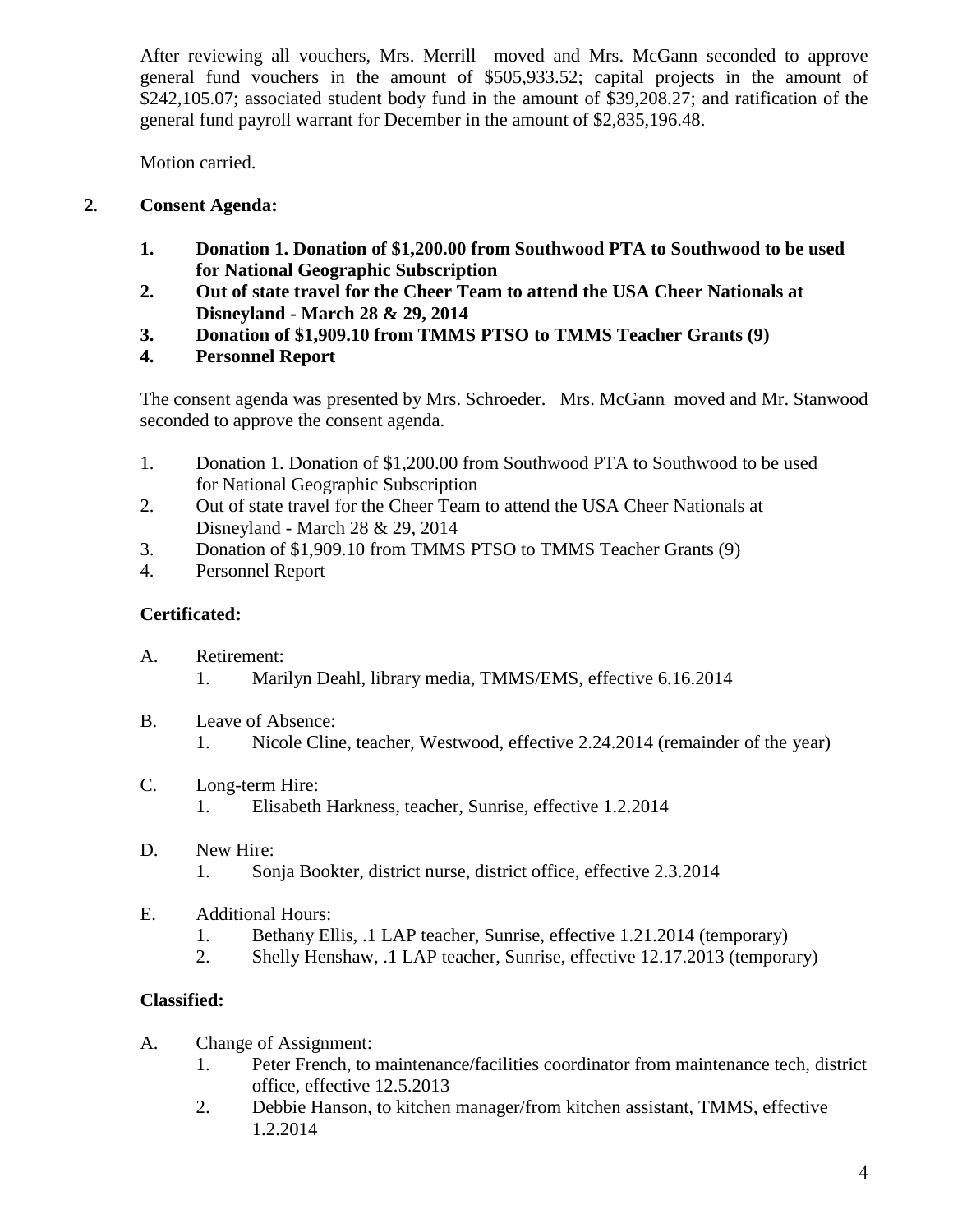- B. Resignation:
	- 1. Mary Anne Tucker, paraeductor, Westwood/Black Diamond, effective 1.16.2014
	- 2. Rick Nichols, driver, transportation, effective 12.31.2013
	- 3. Becky Barboza, driver, transportation, effective 1.2.2014

# C. New Hire:

- 1. Joanie Phelps, driver, transportation, effective 12.5.2013
- 2. Laurie West, paraeducator, Westwood, effective 12.3.2013
- 3. Joan Coffee, paraeducator, Sunrise, effective 1.2.2014

# D. Transfer:

- 1. Annette Vranizan, to HR Secretary/Sub Coordinator from Westwood office manager, district office, effective 11.18.2013
- E. Additional Hours:
	- 1. Caren Wiltse, kitchen assistant, EHS, effective 1.8.2014
	- 2. Tiffany Triplett, kitchen assistant, Sunrise, effective 1.2.2014
	- 3. Nedra Sapanos, kitchen assistant, Black Diamond, effective 12.1.2013
	- 4. Sheri Bundy, driver, transportation, effective 1.14.2014

Motion carried.

# **3. First Reading:**

**Policy 1630: Evaluation of the Superintendent Policy 3207: Prohibition of Discrimination, Harassment, Intimidation & Bullying Policy 3211: Transgender Students Policy 3246: Use of Reasonable Force Policy 3247: Isolation & Restraint of Students with IEPs and Section 504 Plans Policy 3420: Anaphylaxis Prevention Policy 3421: Child Abuse, Neglect & Exploitation Prevention**

Mr. Nelson presented seven policies for information. He reviewed each of the policies, and spent more time discussing the changes to Policy 3207: Prohibition of Discrimination, Harassment, Intimidation and Bullying. Under the board's direction, the policy was reviewed and the revisions were proposed by the district's attorney. At the end of Mr. Nelson's review of the changes, the board agreed that these changes add clarity to the policy and hit the mark. He also shared the programs in place at the high school, beginning with Rachel's Challenge, that have been implemented in a desire to address bullying issues. There was a short discussion regarding the Twitter incident. Mr. Nelson stated that policies 3211 and 3247 are new policies. 3247 language was extracted from policy 3246. The other two policies, 3420 and 3421 are updates.

These policies will be on the February agenda as an action item unless the board requests further review before voting. The changes are coming in quickly as laws change so we can't get behind.

# **4. General Fund Report:**

Mr. Madden presented the general fund report for 2013-14. 28.83% of the 2013-14 budget has been expended with 33.66% of revenues received. Mr. Madden shared graphs depicting the revenue and expenditure history.

The beginning of the year fund balance was \$7,815,593.32. Total resources available: \$22,815,242.09. Expenditures to date: \$13,589,566.61. Reserved grant carry-over: \$200,000.00;